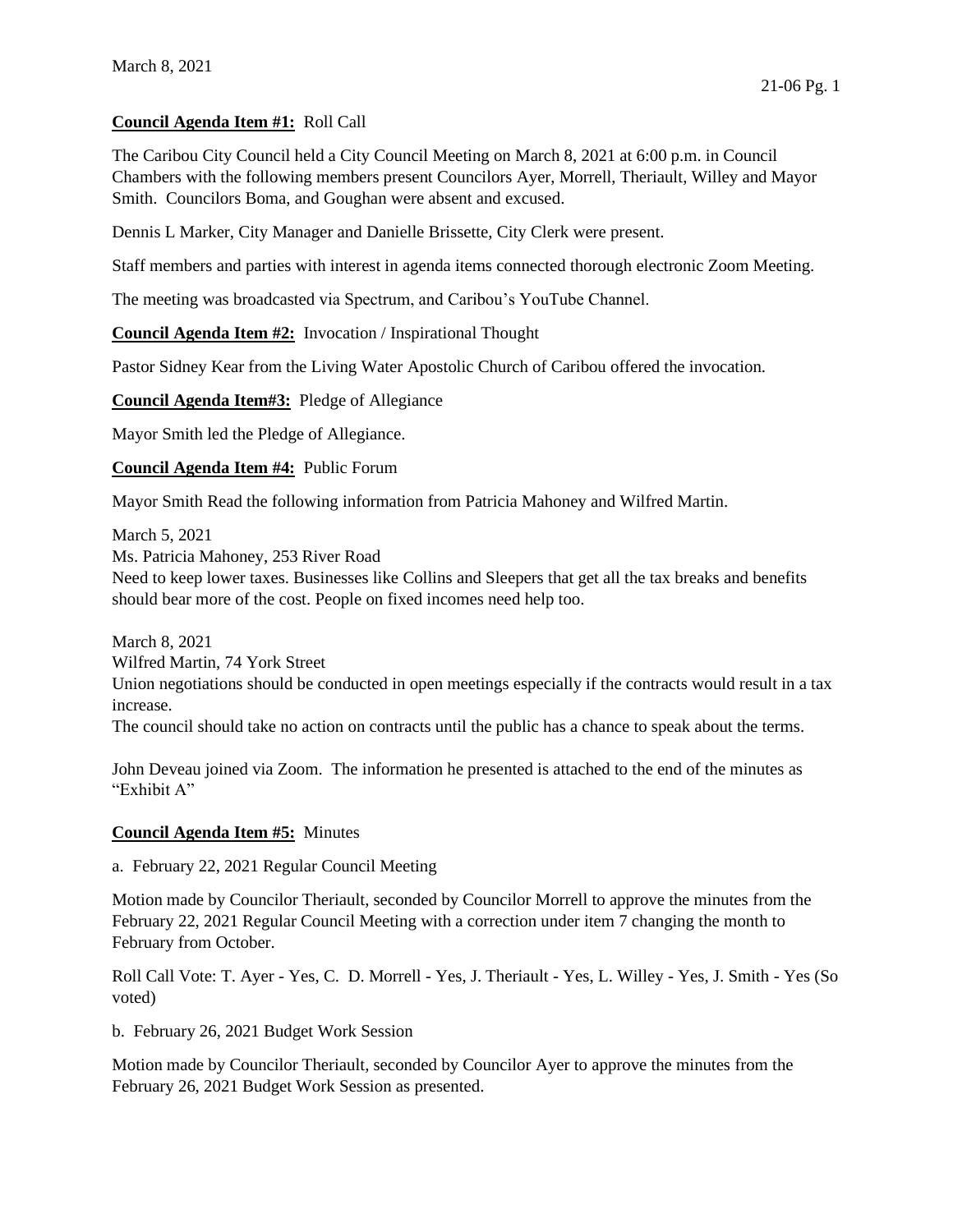Roll Call Vote: T. Ayer - Yes, C. D. Morrell - Yes, J. Theriault - Yes, L. Willey - Yes, J. Smith - Yes (So voted)

**Council Agenda Item #6:** Bid Openings, Awards, and Appointments

a. Recognition of Retiring Employee – Bob Worley

Officer Worley faithfully showed up for work for the last 28 years and helped to keep everyone safe day and night. He always did what was asked of him. We thank him for his dedication and service to our citizens and community.

Council extended their gratitude to Officer Worley and thanked him for his service.

# **Council Agenda Item #7:** Public Hearings

Before any of the public hearings were opened the following statement was read by Penny Thompson:

Does any member of the Caribou City Council have any legal conflict of interest, any direct or indirect financial interest, or an owner of land abutting the property? Additionally, does any member of the Caribou City Council need to declare any interest that could give the perception or appearance of a conflict of interest. If any City Council member wishes to recuse himself or herself from the discussion of the property, please do so before the hearing begins.

All Councilors present indicated there were no concerns.

a. Designation of Dangerous Building on Lot 108 of Map 39 (827 Main Street)

Public Hearing opened 6:45p.m.

Penny Thompson explained that the property at 827 Main Street is being looked at as a possible dangerous building because the roof on the property has fallen in.

Manager Marker explained that earlier in the day John Kavin had spoken with him via the telephone and was checking in to see what was going to take place with the property that is adjacent to his.

Manager Marker noted that the property has structures the FAA considers to be obstructions for airport operations as well.

Council expressed concern with acquiring the property for nonpayment of taxes because it is considered a dangerous building and requires immediate attention.

Council set a timeframe of 30 days to get estimates and bids and 90 days to complete cleanup of the building.

Public Hearing recessed until March 22, 2021 Council Meeting (7:01 p.m.)

b. Designation of Dangerous Building on Lot 94-F of Map 36 (37 Home Farm Road)

Public Hearing opened 7:02 p.m.

Penny Thompson explained that the property located at 37 Home Farm Road is being suggested to be designated as a dangerous building because the roof has collapsed.

Ms. Thompson read a letter that was submitted by Dr Bielinski where he explained his plans to get an engineer and to repair the property as it would be used as a summer residence.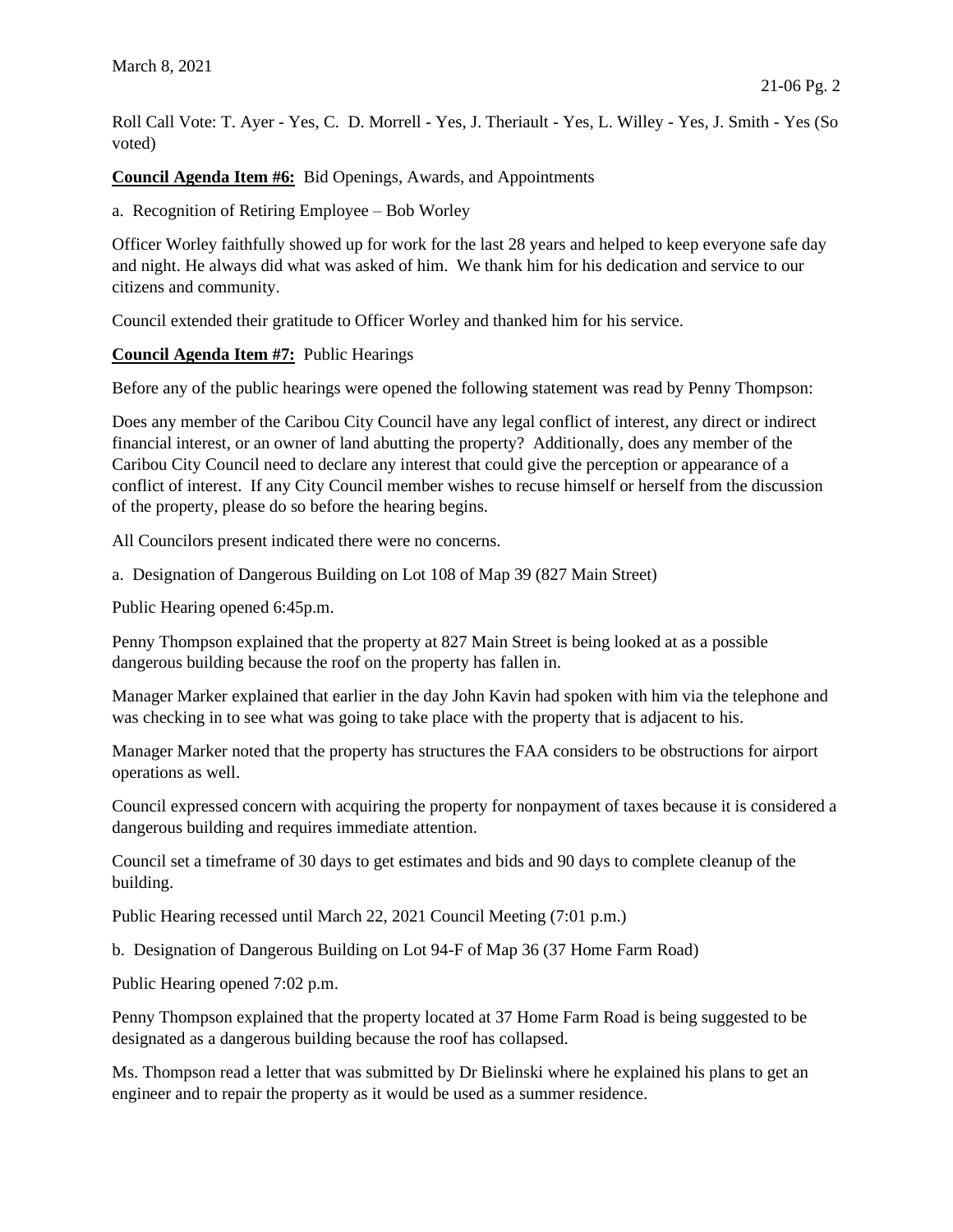Council set a timeframe of 30 days for a plan & to secure the premises and 90 days to execute the plan.

Public hearing recessed until March 22, 2021 Council Meeting. (7:25 p.m.)

c. Designation of Dangerous Building on Lot 132 of Mao 34 (20 Veronica Street)

Public Hearing opened 7:25 p.m.

Penny Thompson explained the potential danger at 20 Veronica Street and why the property is being looked at as a dangerous property. The foundation for the property has broken and collapsing.

Bill Madore of Mortgage Menders joined via Zoom to explain his plans for the property and the timeframe that he is looking to have the building fixed. He stated that since the property has become vacant that someone has vandalized and removed all the copper piping and caused other damages. All the materials had previously been purchased to complete the repairs and those items have also been taken.

He stated that he intends on having a contractor go and complete the repairs needed on the property as soon as the weather is nicer and allows for work to be completed.

Council set a timeframe of 30 days to receive a plan and 90 days to execute the plan to fix the property.

Public hearing recessed until March 22, 2021 Council Meeting. (7:37 p.m.)

d. Designation of Dangerous Building on Lot 050-075 of map 10 (864 Main Street #75)

Public hearing opened 7:35 p.m.

Penny Thompson introduced the property located at 864 Main Street, Lot #75 in Caribou as a possible dangerous property. She stated that the property has a roof that has caved and is also missing doors and windows.

Manager Marker noted that the subject building is a trailer in the City owned trailer park and that no Councilors have a conflict of interest.

Ms. Thompson stated that she has tried to reach the property owner several times regarding her trailer. The owner said she'd talked with the Manager and Zoning Administrator and the trailer is being abandoned to the city. The owner does not have the funds to demolish the trailer or to deal with it. Manager Marker clarified that the staff had not authorized or encouraged the owner to abandon the trailer to the city. The obligation is still the owner's even though she moved out of the home and stopped making rent payments to the city.

Council stated that they will be keeping the same process and set a timeframe of 30 days for a plan and 90 days to execute the plan.

Public hearing recessed until March 22, 2021 Council Meeting. (7:52 p.m.)

e. Designation of Dangerous Building on Lot 24-C of Map 12 (412 Access Highway 89)

Public Hearing Opened 7:53 p.m.

Penny Thompson introduced the property located at 412 Access Highway 89 to the council as a potential nuisance or dangerous property. It has been noted that the property has approximately 12 cars on the property as well as other concerns.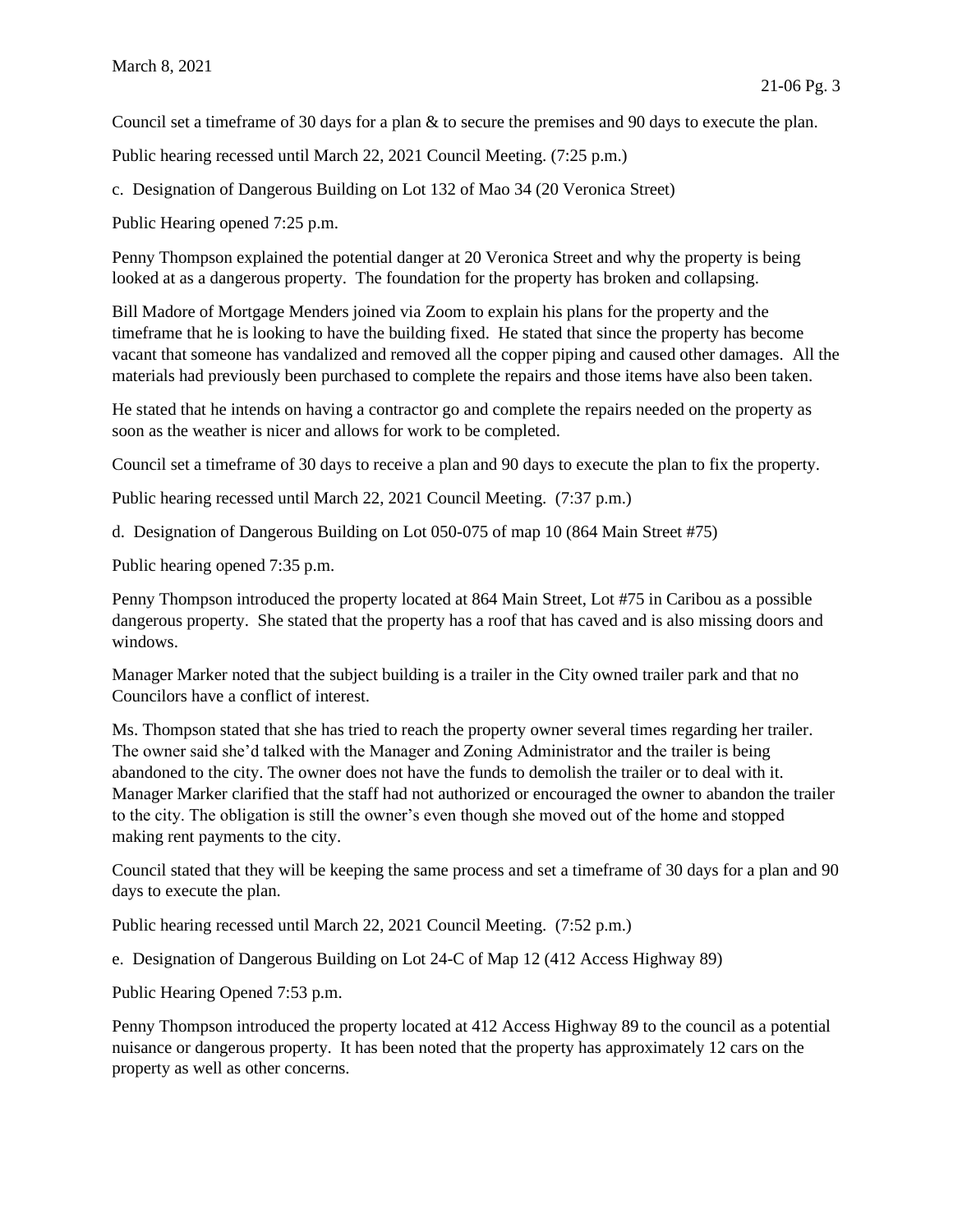Annette Lopez joined via Zoom to explain her plans for the property that she is acquiring it from the current owner. She stated that the vehicles on the property are driving her crazy and that she plans on cleaning up the property and fixing it up to make a good home for her and her family.

The council requested that Annette keep in touch with her plans and progress. They will give Ms. Lopez 30-days to receive a written plan for the property and 90 days to execute and carry out the plan.

Public hearing recessed until March 22, 2021 Council Meeting. (8:11 p.m.)

**Council Agenda Item #8:** Reports by Officials and Staff

a. Manager's Report

Manager Marker reviewed the City Manager's Report dated March 2, 2021.

**Council Agenda Item #9:** Old Business

a. Resolution 02-02-2021 Designating Caribou as a Second Amendment Sanctuary City

Moved to a future Agenda for when there is a full council.

b. Caribou Trailer Park Closure Assistance Package

Manager Marker explained that there is a new program through the Aroostook Action Program that can help with back rents owed. He stated that the information was mailed to the tenants of the trailer park to help with back rent and even future rent. There is currently a reserve fund with roughly \$50,000 for the trailer park and that is the funding being looked at to help with the relocation package.

There are currently 13 trailers in the park. Two are abandoned with one being uninhabitable. At this time, it is believed that there are possibly three trailers that would be able to be relocated out of the park.

The takeaway from the discussion is that we should be looking into how much it would be for a clean up bid for the park while still working with the incentive package.

**Council Agenda Item #10:** New Business & Adoption of Ordinances and Resolutions

a. Review of List of Tax Acquired Properties for Public Bid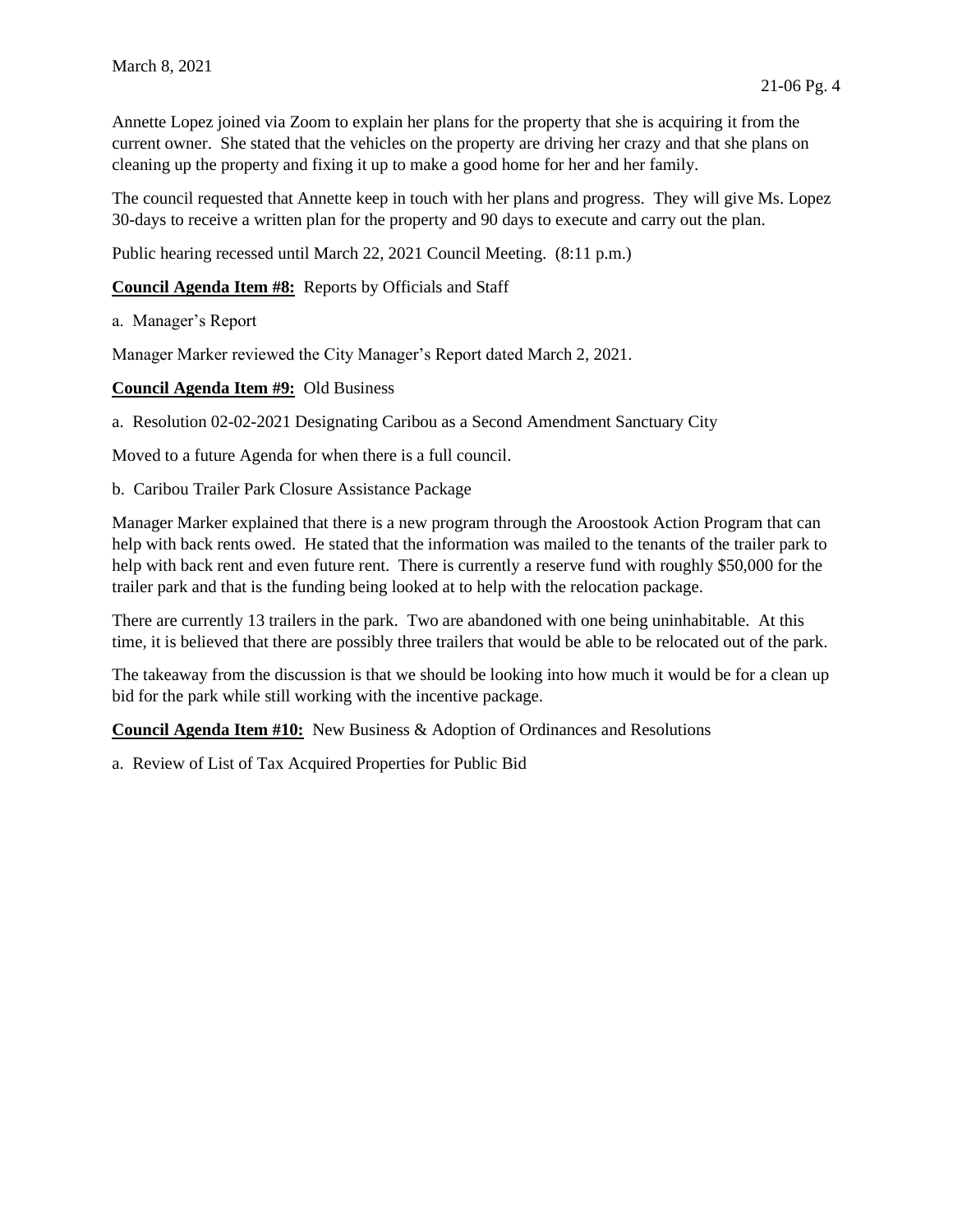|                | <b>City of Caribou</b> |                        |                                      |          |           |           |                 |                   |             |          |                     |                    |                     |           |          |                       |                  |
|----------------|------------------------|------------------------|--------------------------------------|----------|-----------|-----------|-----------------|-------------------|-------------|----------|---------------------|--------------------|---------------------|-----------|----------|-----------------------|------------------|
|                |                        | <b>Bid list</b>        |                                      |          |           |           |                 |                   |             |          |                     |                    |                     |           |          |                       |                  |
|                |                        | As of January 25, 2021 |                                      |          |           |           |                 |                   |             |          |                     |                    |                     |           |          |                       |                  |
|                |                        |                        |                                      |          |           |           |                 |                   |             |          |                     |                    |                     |           |          |                       |                  |
| Exhibit        | Legal                  |                        |                                      | Assessed |           | Lot       |                 | <b>Tax Amount</b> |             | Amount   |                     | <b>Recommended</b> | <b>Building</b>     |           | # Years  |                       | <b>Retention</b> |
| Map#           | Map                    | Lot                    | Location                             | Value    |           | (acres)   | <b>On Books</b> |                   | Owed to CUD |          | <b>Minimum Sale</b> | <b>Details</b>     | Occ.                | on list   | Zone     | <b>Recommendation</b> |                  |
|                |                        |                        |                                      |          |           |           |                 |                   |             |          |                     |                    |                     |           |          |                       |                  |
| 1              | 27                     | 8                      | 11 Lower Washington St \$            |          | 6.700.00  | 0.20      | S               | 5.570.37          | Ŝ           | 1,330.10 |                     | Ś<br>2.500         | Land Only           | L/O       |          | $R-2$                 | No               |
| $\overline{2}$ | 25                     | 66                     | 15 Nancy Street                      |          | 10,000.00 | 0.16      | S               | 833.99            | Ś           |          |                     | Ś                  | 7.700 Land Only     | L/O       | в        | $R-1$                 | No               |
| 3              | 28                     | $93 - C$               | <b>Fontaine Drive</b>                |          | 7,700.00  | 0.37      | S               | 533.30            | -Ś          |          |                     | Ś                  | 1.300 Land Only     | L/O       |          | $R-1$                 | <b>No</b>        |
| 4              | 28                     | 139                    | <b>16 Sincock Street</b>             |          | 10,200.00 | 0.38      | \$              | 12.978.85         | -Ś          |          |                     | Ś                  | 2,500 Land Only     | L/O       |          | $R-1$                 | No               |
| 5              | 32                     | 42                     | 110 Washburn Street                  | Ś.       | 24,800.00 | 0.11      | S               | 1,621.55          | -Ś          | 588.00   |                     | Ś                  | 2,600 Land/Building | L/O       |          | $R-1$                 | No               |
| 6              | 25                     | 149-AA                 | 142 Lower Lyndon Stree \$ 270.400.00 |          |           | 1.98      | S               | 62,182.76         | Ŝ           |          |                     | Ś<br>75,000        | Land/Building       | <b>NO</b> |          | $ 1-2 $               | <b>No</b>        |
| $\overline{7}$ | 31                     | 24                     | 34 Collins Street                    |          | 10,200.00 | 0.38      | S               | ä,                | Ś           | 2,700.14 |                     | Ś<br>3,500         | <b>Land Only</b>    | L/O       |          | $R-1$                 | No               |
| 8              | 34                     | 138                    | 25 Liberty Street                    | Ś.       | 22.900.00 | $0.14$ \$ |                 |                   | \$          | 1.275.37 |                     | Ś                  | 24.700 Land Only    | L/O       | $\Omega$ | $R-2$                 | No               |
| 9              | 34                     | 56                     | 30 North Street                      |          | 41,100.00 | $0.15$ \$ |                 | 2,950.99          |             | 525.70   |                     | Ś                  | 4,300 Land/Building | Yes       |          | $R-1$                 | Possible         |
| 10             | 34                     | 51                     | 7 Hillcrest Ave                      |          | 46,300.00 | 0.15      | Ŝ               | 3,324.35          | -Ś          | 1,921.78 |                     | Ś<br>6.100         | Land/Building       | Yes       | $\Omega$ | $R-1$                 | Possible         |
| 11             | 34                     | 53                     | 3 Hillcrest Ave                      |          | 29,800.00 | $0.15$ \$ |                 | 2,139.64          | Š.          | 302.45   |                     | Ś<br>3,200         | Land/Building       | Yes       | $\Omega$ | $R-1$                 | Possible         |
| 12             | 34                     | 58                     | 8 Hillcrest Ave                      |          | 41,700.00 | 0.29      | - \$            | 2.994.07          |             | 1,736.45 |                     |                    | 5,600 Land/Building | Yes       | $\Omega$ | lr-1                  | Possible         |
| 13             | 22                     | $004-A$                | Van Buren Rd                         | Ś        | 1,900.00  | 2.51      | \$              | 136.43            | -ś          |          |                     | Ś<br>600           | <b>Land Only</b>    | L/O       | $\Omega$ | $R-3$                 | No               |
| 14             | 39                     | 108                    | 827 Main St                          |          | 33,100.00 | 0.94      | -S              | 6.979.64          | Š           | 570.27   |                     | 9.100              | Land/Building       | <b>No</b> |          | $ c_1 $               | Yes              |
| 15             | 18                     | $011-A$                | 399 Madawaska Rd                     |          | 60,200.00 | 1.70      | S               | 4,246.72          | -Ś          |          |                     | 5.000<br>Ŝ         | Land/Building       | Yes       | n        | $R-3$                 | No               |
| 16             | 17                     | 031-C                  | <b>Belanger Rd</b>                   | Ś        | 8,700.00  | 0.76      | S               | 624.67            | Ŝ           |          |                     | Ś<br>1.200         | <b>Land Only</b>    | NO        | n        | $R-3$                 | No               |
| 17             | 30                     | $163-C$                | <b>Broadway St</b>                   | Ś        | 4,000.00  | 0.16      | S               | 287.20            | Ŝ           |          |                     | \$<br>800          | <b>Land Only</b>    | L/O       | $\Omega$ | $1-2$                 | No               |
| 18             | 28                     | 82                     | 14 Haines St                         | Ś        | 46,500.00 | 0.11      | S               | 2,512.63          | -Ś          | 525.05   |                     | Ś<br>3,700         | Land/Building       | Yes       | n        | $R-1$                 | No               |
| 19             | 13                     | 017-001                | 544 Van Buren Rd                     | Ś.       | 14,100.00 | ä,        | s               | 1.012.39          | -Ś          |          |                     | Ś                  | 1,600 Building Only | Yes       | $\Omega$ | $R-3$                 | <b>No</b>        |
| 20             | 25                     | 65                     | 55 Crosby Ave                        |          | 22,300.00 | 0.32      | $\mathbf{s}$    | 110.98            | -Ś          | 598.42   |                     |                    | 1,200 Land/Building | Yes       |          | $R-1$                 | <b>Possible</b>  |
| 21             | 11                     | 48                     | <b>River Rd</b>                      |          | 3.100.00  | 1.00      | -S              | 216.46            | Ŝ           |          |                     | Š.<br>700          | Land Only           | L/O       |          | l R-3                 | Yes              |
| 22             | 28                     | 119                    | <b>66 York Street</b>                | Ś.       | 25,900.00 | 0.13      | Ŝ               | 1,792.12          | ۱Ś          | 438.32   |                     | Ś                  | 3,300 Land/Building | L/O       | $\Omega$ | $R-1$                 | No               |
| 23             | 27                     | 51                     | 29 Patten Street                     |          | 19,600,00 | $0.14$ \$ |                 | 1.279.10          | -Ś          | 1.634.82 |                     | Ś                  | 4,000 Land/Building | L/O       |          | $R-2$                 | Possible         |
| 24             | 27                     | 63                     | <b>32 Patten Street</b>              | Ś.       | 15,800.00 | $0.10$ \$ |                 | 1,011.17          | ١ś          | 638.36   |                     | Ś                  | 2,600 Land/Building | L/O       | $\Omega$ | R-2                   | Possible         |

Council expressed concern regarding the building at 544 Van Buren Road. This is a trailer that is on someone else's land and will need to be moved.

Motion made by Councilor Willey, seconded by Councilor Theriault to place properties from bid list exhibits 1-8 out for bid for the recommended sale price.

Roll Call Vote: T. Ayer - Yes, C. D. Morrell - Yes, J. Theriault - Yes, L. Willey - Yes, J. Smith - Yes (So voted)

Motion made by Councilor Willey, seconded by Councilor Theriault to retain properties 9-12 and 14 to retain for later consideration.

Roll Call Vote: T. Ayer - Yes, C. D. Morrell - Yes, J. Theriault - Yes, L. Willey - Yes, J. Smith - Yes (So voted)

Motion made by Councilor Willey, seconded by Councilor Theriault to put the properties 13,15-19 and 22 out for bid for the recommended sale prices.

Roll Call Vote: T. Ayer - Yes, C. D. Morrell - Yes, J. Theriault - Yes, L. Willey - Yes, J. Smith - Yes (So voted)

Motion made by Councilor Willey, seconded by Councilor Theriault to retail properties 20-24 until further proposals.

Roll Call Vote: T. Ayer - Yes, C. D. Morrell - Yes, J. Theriault - Yes, L. Willey - Yes, J. Smith - Yes (So voted)

Mayor Smith noted that just because properties are being retained does not mean that they will not go out to bid later.

b. Abatement of Taxes on Tax Acquired Properties to be Retained for Public Purpose

Motion made by Councilor Theriault, seconded by Councilor Willey to abate the taxes for the property located at 827 Main Street in the amount of \$6,979.64.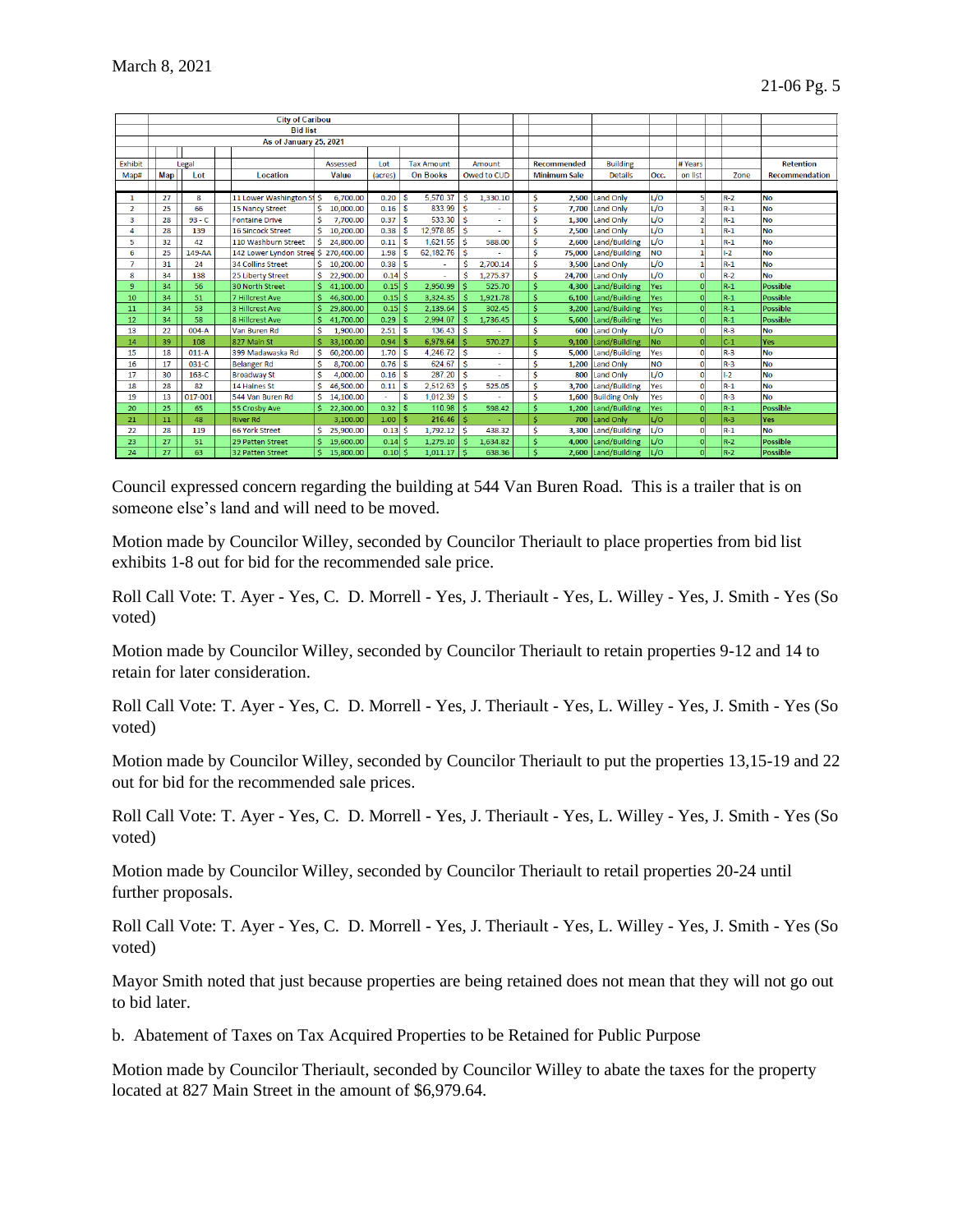Roll Call Vote: T. Ayer - Yes, C. D. Morrell - Yes, J. Theriault - Yes, L. Willey - Yes, J. Smith - Yes (So voted)

Motion made by Councilor Theriault, seconded by Councilor Willey to abate the taxes for the property at Map 11, Lot 48 on the River Road in the amount of \$216.46.

Roll Call Vote: T. Ayer - Yes, C. D. Morrell - Yes, J. Theriault - Yes, L. Willey - Yes, J. Smith - Yes (So voted)

c. Discussion regarding long term care of Nylander Museum collection

Motion made by Councilor Ayer, seconded by Councilor Theriault to table the discussion until the March 22, 2021 meeting.

Roll Call Vote: T. Ayer - Yes, C. D. Morrell - Yes, J. Theriault - Yes, L. Willey - Yes, J. Smith - Yes (So voted)

**Council Agenda Item #11:** Reports and discussion by Mayor and Council Members

Mayor Smith would like to remind everyone that the next meeting will be held at the Wellness Center on March  $15<sup>th</sup>$  for the Budget Hearing.

Deputy Mayor Ayer stated that there was a Charter Commission Meeting, and they plan on having another one in April.

Councilor Morrell stated that he recently was contacted by a wrecker service and they had nothing but praise for Officer Amanda Baker and that she was more then helpful and that she went above and beyond her job title to pitch in and help during the latest major storm event.

**Council Agenda Item #12:** Executive Session(s) (May be called to discuss matters identified under Maine Revised Statutes, Title 1, §405.6)

a. Real Estate and Economic Development §405.6.C

Motion made by Deputy Mayor Ayer, seconded by Councilor Theriault to enter executive session at 9:07 p.m. to discuss Real Estate and Economic Development matters under §405.6.C.

Roll Call Vote: T. Ayer - Yes, C. D. Morrell - No, J. Theriault - Yes, L. Willey - Yes, J. Smith - Yes (So voted)

Council exited executive session at 9:29 p.m.

Motion made by Councilor Morrell, seconded by Councilor Willey to start actions to terminate lease with Regional EMS office in the Lion's building.

Roll Call Vote: T. Ayer - Yes, C. D. Morrell - Yes, J. Theriault - Yes, L. Willey - Yes, J. Smith - Yes (So voted)

b. Labor Negotiations item with the city's four unions under §405.6.D

Motion made by Councilor Morrell, seconded by Councilor Ayer to enter executive session at 9:40p.m. to discuss labor relations under §405.6.D

Roll Call Vote: T. Ayer - Yes, C. D. Morrell - Yes, J. Theriault - Yes, L. Willey - Yes, J. Smith - Yes (So voted)